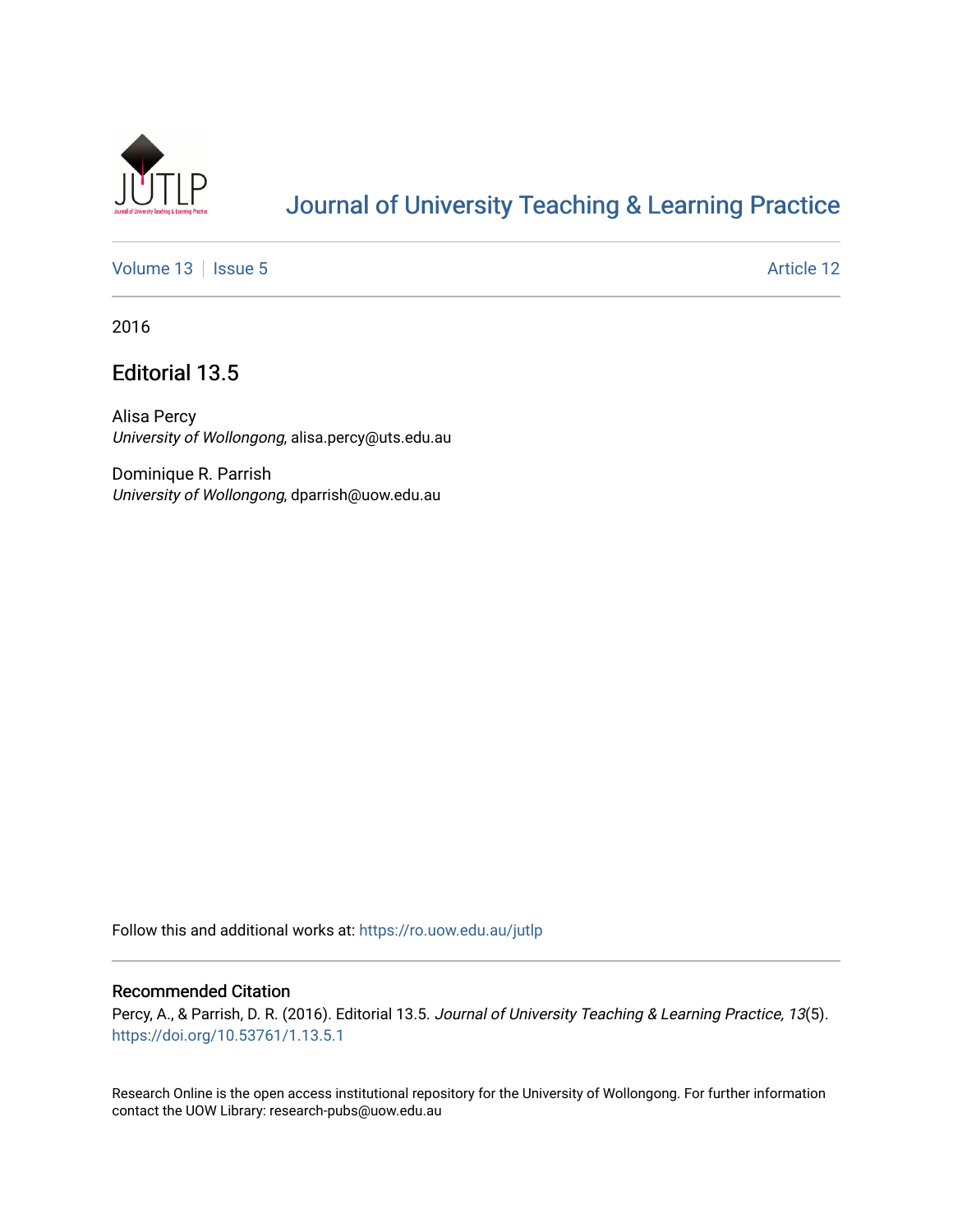Editorial 13.5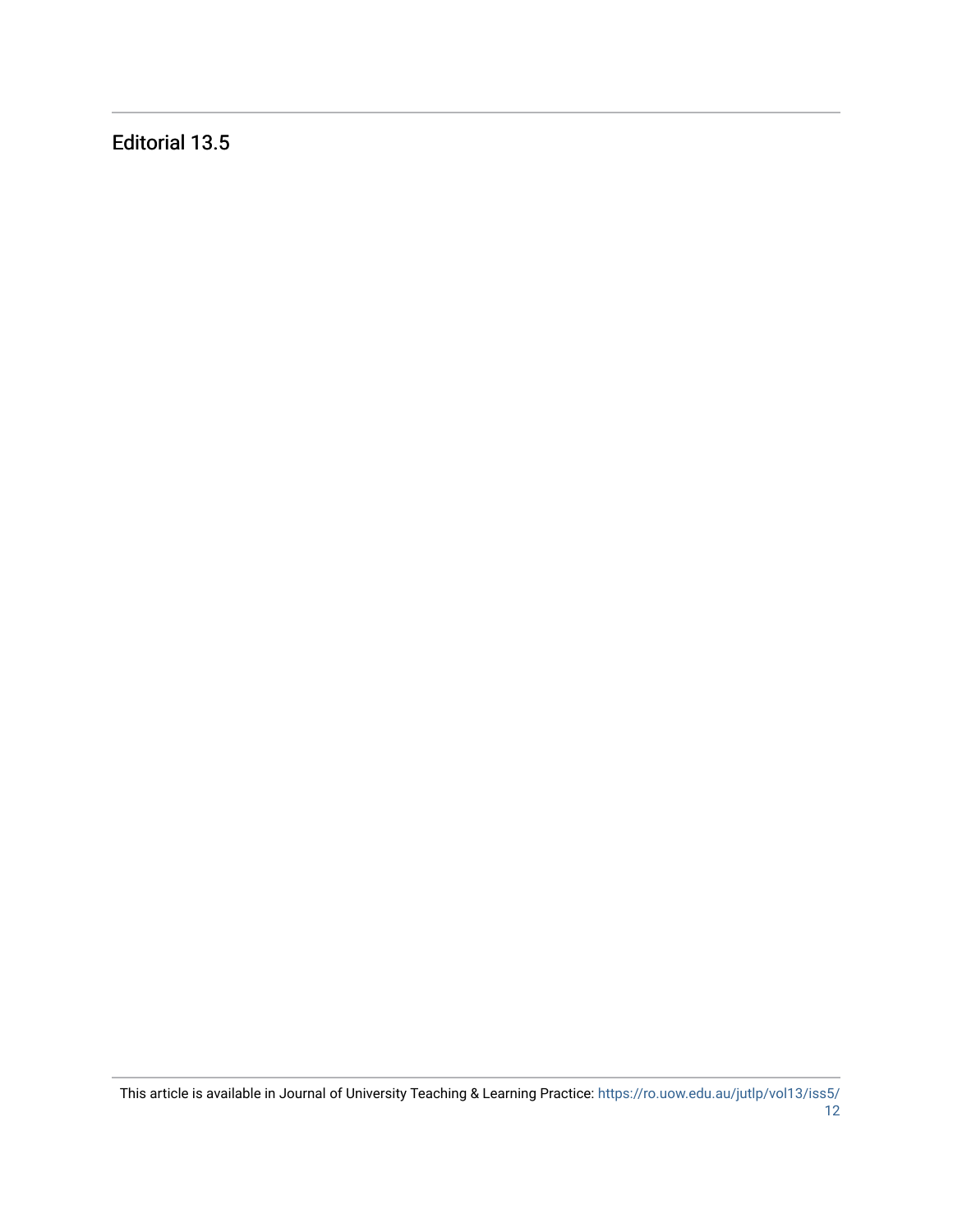

## [Journal of University Teaching & Learning Practice](https://ro.uow.edu.au/jutlp)

[Volume 13](https://ro.uow.edu.au/jutlp/vol13) | [Issue 5](https://ro.uow.edu.au/jutlp/vol13/iss5) Article 12

2016

## Issue 13.5 Editorial

Alisa Percy University of Wollongong, alisa.percy@uts.edu.au

Dominique R. Parrish University of Wollongong, dparrish@uow.edu.au

Follow this and additional works at: [https://ro.uow.edu.au/jutlp](https://ro.uow.edu.au/jutlp?utm_source=ro.uow.edu.au%2Fjutlp%2Fvol13%2Fiss5%2F12&utm_medium=PDF&utm_campaign=PDFCoverPages) 

### Recommended Citation

Percy, A., & Parrish, D. R. (2016). Issue 13.5 Editorial. Journal of University Teaching & Learning Practice, 13(5). [https://ro.uow.edu.au/jutlp/vol13/iss5/12](https://ro.uow.edu.au/jutlp/vol13/iss5/12?utm_source=ro.uow.edu.au%2Fjutlp%2Fvol13%2Fiss5%2F12&utm_medium=PDF&utm_campaign=PDFCoverPages) 

Research Online is the open access institutional repository for the University of Wollongong. For further information contact the UOW Library: research-pubs@uow.edu.au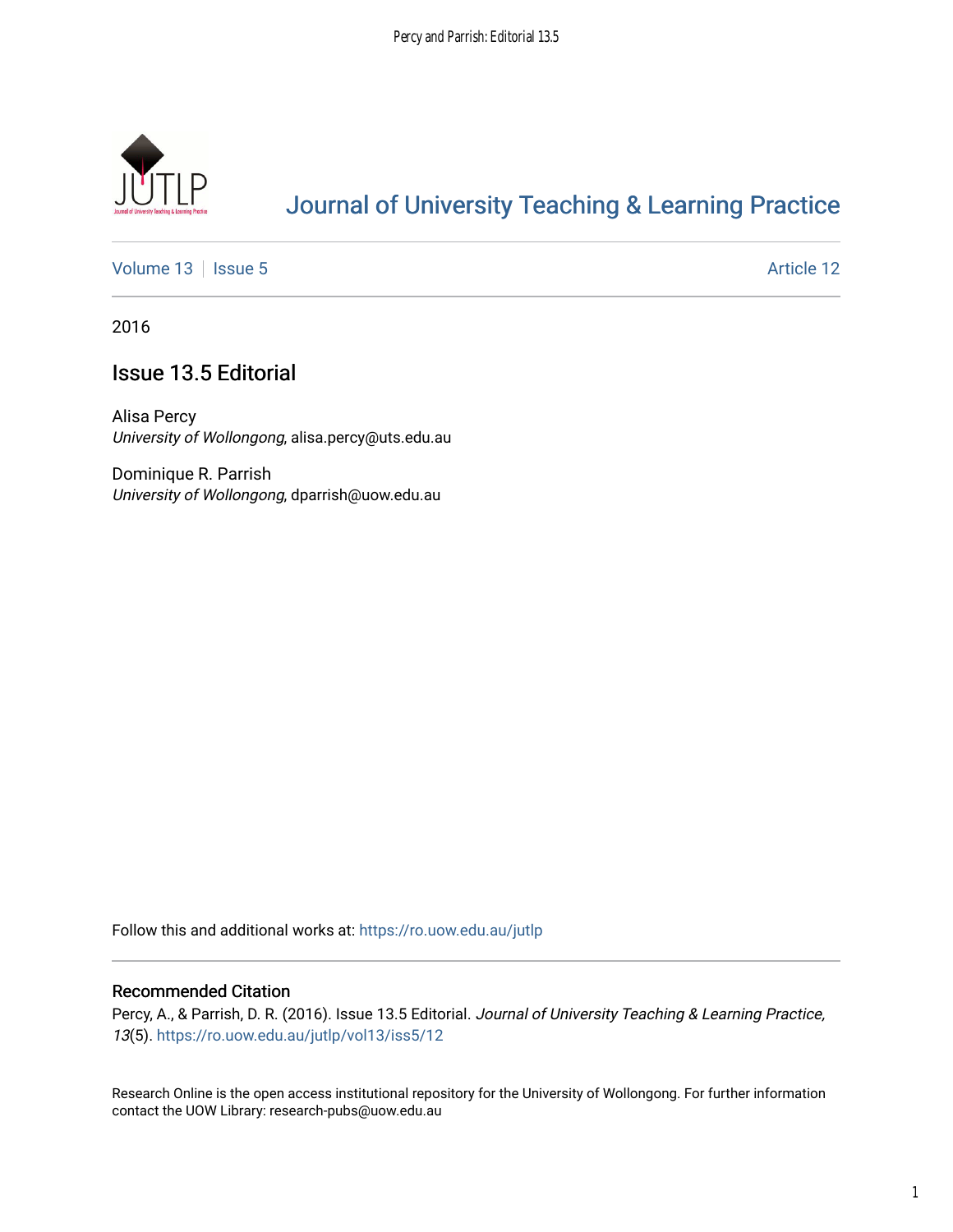Issue 13.5 Editorial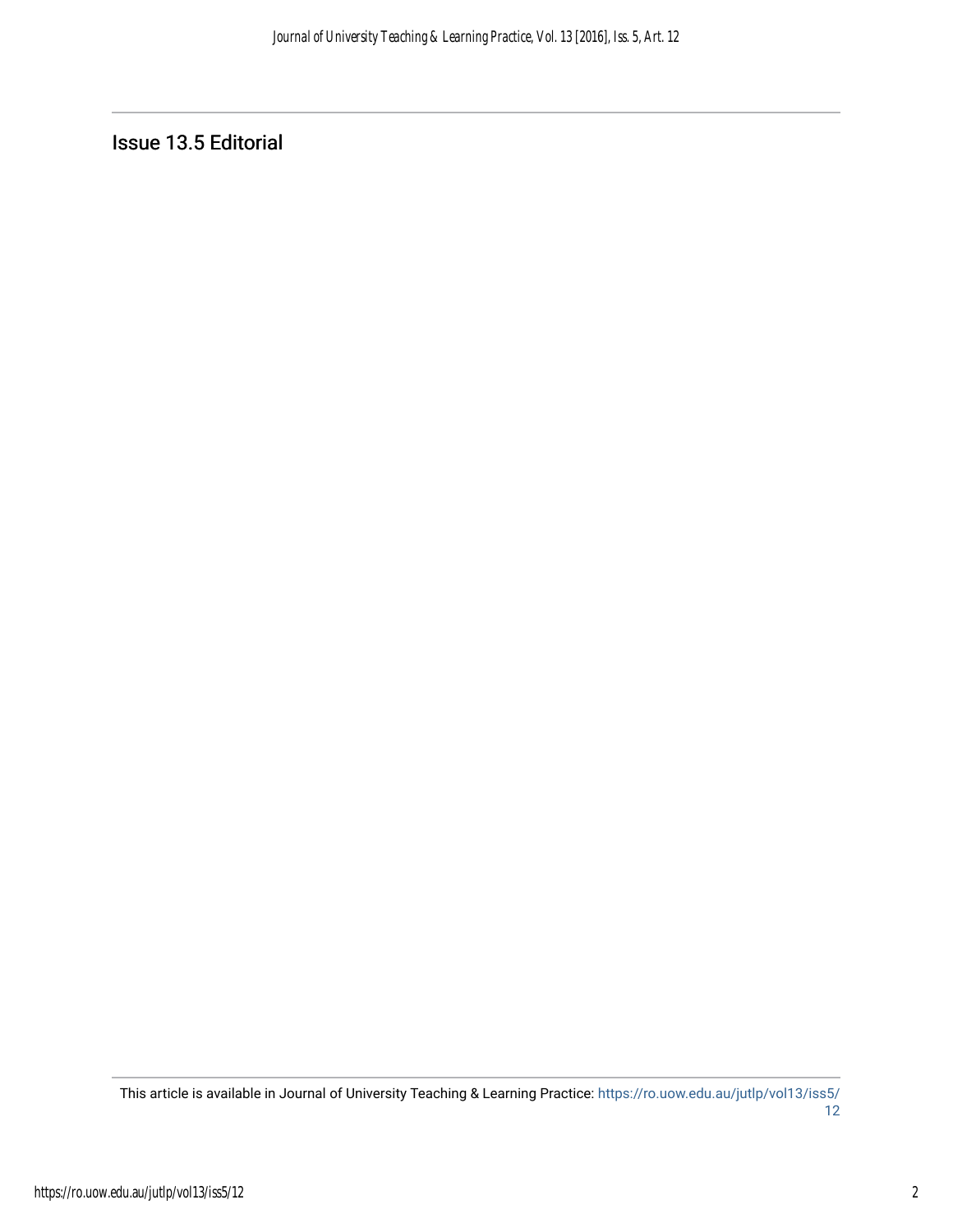This final issue for 2016 contains ten papers that broadly cover the use of multimedia resources and tasks to engage students in active learning, curriculum and pedagogical strategies designed to support students' transition and success, and the complex issues facing higher education in the face of increasing casualization of staff and multi-campus delivery.

The first four papers of this issue describe and evaluate pedagogical strategies that involve the use of multimedia in teaching and tasks as one means for promoting active learning and fostering student agency. **Dune, Bidewell, Firdaus and Kirwan** describe a learning and teaching innovation informed by popular culture where students produce and evaluate educational videos in a competitive context. The approach was designed to increase student agency and engagement in what the authors refer to as a 'consumer culture' in higher education. The authors identify the significant constraints with this kind of approach, but suggest that this project highlights the benefits of harnessing popular genres for student agency and engagement. **By the state of the state of the state of multimedia tensories and<br>the convention and performance in the state of multimedia tensories and<br>the convention and performance in the state of the state of<br>the convention of the** 

Extending the idea of consumer culture, **Sassatelli, Arfini, Piro and Zambelli** report on an innovation where students critically reflect on what it means to become both consumers and producers of knowledge in a Web 2.0 environment. Their innovation involves student teams actively co-producing contributions to Wikipedia and reflecting on the history and politics of the production of knowledge in a knowledge economy.

Acknowledging the disruptive but productive nature of technology in higher education learning and teaching, **Bergfjord and Heggernes** evaluate their initial use of multimedia resources to 'flip the classroom' in order to create a more active learning environment for students. Their findings suggest that such an approach can have positive outcomes for student learning, but they acknowledge the issues with enabling students to engage with course content online outside of class time.

**Kelton and Kinsmill** analyse an Australian foreign policy dual strategy teaching initiative that deploys, in-person simulations enabling students to develop both their discipline specific foreign policy knowledge and gain insights in, and experience with, professional competencies and non-technical skills. Student, industry, and staff participant feedback demonstrates the benefits of the simulations for both discipline specific learning and professional skills development.

The following four papers describe curriculum and pedagogical approaches that are designed to foster inclusion and effectively manage and support student transition. From an academic literacy perspective, **Thies** reports on an equity-funded project to collaboratively embed academic literacies into curricula to purposefully enable the inclusion, transition and success of diverse cohorts of students. Despite the benefits of such an approach for building capacity among staff to understand and implement an enabling academic literacies approach within the curriculum, Thies identifies the issues for course teams to fully engage in such a cooperative process.

From the perspective of teaching students problem-solving skills in the legal context, **Burton's** article collates numerous approaches to problem solving in the discipline of law; considers how the approaches meet the needs of the profession, clients and students; and shares how to support first year law students incrementally developing problem solving skills.

From an engagement perspective, **Pink, Taouk, Guinea, Bunch, Flowers and Nightingale** present a conceptual framework for the support and enhancement of student learning during international community engagement. This paper addresses the need to support student learning and personal wellbeing during international community engagement experiences. A conceptual framework for the support of students in three important areas whilst participating in international community engagement has been developed and is reported on in this paper. This framework identifies the need to support discipline specific learning, community engagement learning, and student well-being in the before, during, and after phases of an international experience.

And from the perspective of managing and supporting transition with regard to student learning and wellbeing, **Stallman and King** present The Learning Thermometer, which is a web-based tool that not only provides grounded, relevant feedback to teaching staff, but also encourages students to proactively reflect upon their own learning and wellbeing. The surveys encourage them to reflect upon both their learning (progress towards learning outcomes, usefulness of learning resources, and the learning environment) and their wellbeing. Based on this information, each student receives feedback